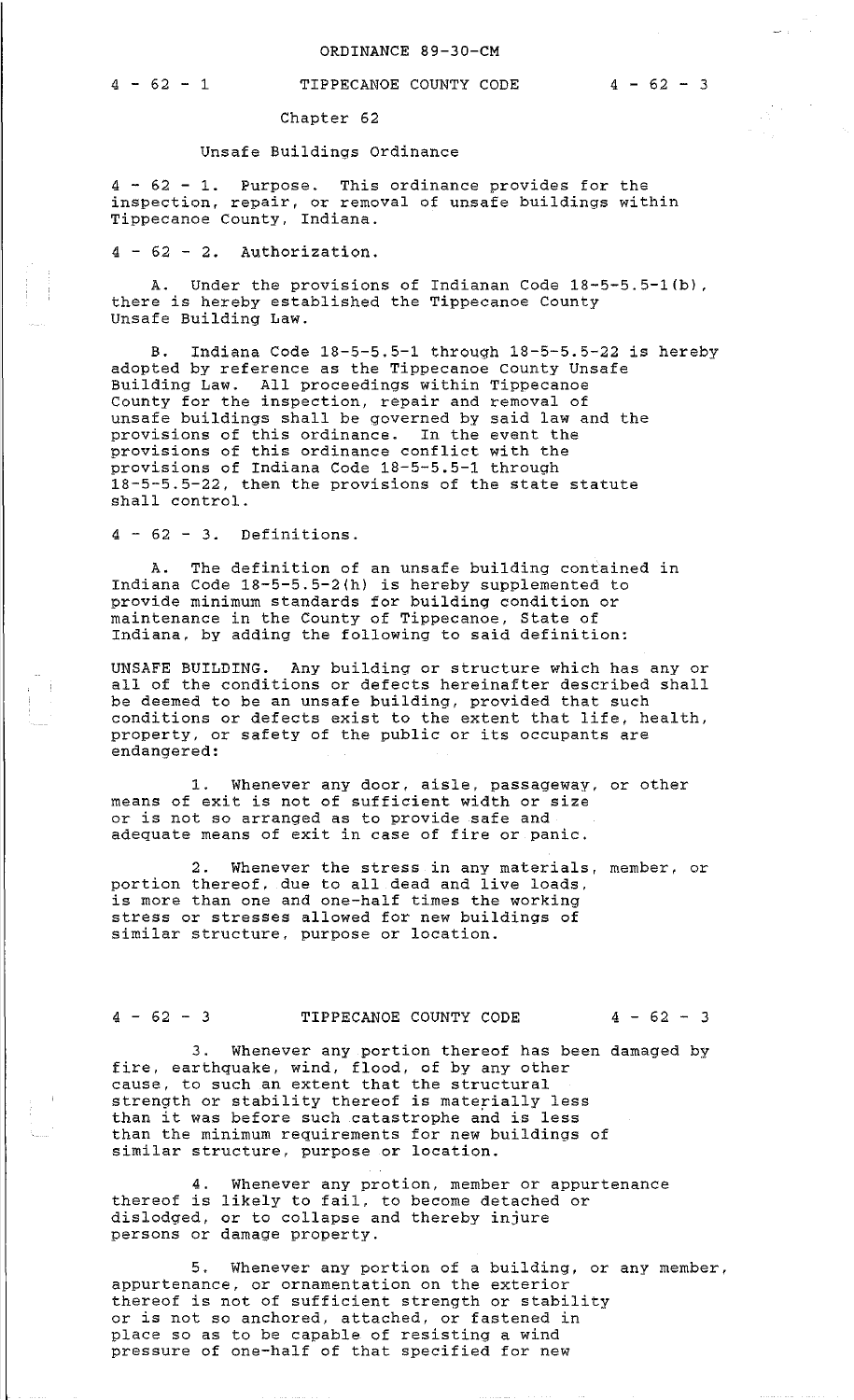buildings of similar structure, purpose, or location without exceeding the working stresses permitted of such buildings.

6. Whenever any portion thereof has wracked, warped, buckled, or settled to such an extent that walls or other strectural portions have materially less resistance to winds or earthquakes than is required in the case of similar new construction.

7. Whenever the building or structure, or any portion thereof, because of (1) dilapidaiton, deterioration or decay; (2) faulty construction; (3) the removal, movement, or instability of any portion of the ground necessary for the purpose of supporting such building; (4) the deterioration, supporting such building, (4) the deterioration,<br>decay, or inadequacy of its foundation; or (5) any other cause, is likely to partially or completely collapse.

8. Whenever, for any reason, the building or structure, or any portion thereof, is manifestly structure, or any portion thereor, is manifestly<br>unsafe for the purpose for which it is being used.

9. Whenever the exterior walls or other vertical structural members list, lean or buckle to such an extent that a plumb line passing through the center of gravity does not fall inside the middle one-third of the base.

à.

 $\mathcal{O}(85)$ 

## 4 - 62 - 3 TIPPECANOE COUNTY CODE 4 - 62 - 3

10. Whenever the building or structure, exclusive of the foundaiton, show thirty-three percent or more damage or deterioration of its supporting member or members or fifty percent damage or deterioration of its non-supporting members, enclosing or outside wall or coverings.

11. Whenever the building or structure has been so damaged by fire, wind, earthquake, or flood or has become so dilapidated or deteriorated as to become an attractive nuisance to children, or freely accessible to persons for the purpose of committing unlawful acts.

12. Whenever any building or structure has been constructed, exists, or is maintained in violation of any specific requirement or prohibition applicable to such building or structure provided by the building regulations of this County, or of any law or ordinance of this State or County relating to the condition, location, or structure of buildings.

13. Whenever any building or structure which, whether or not erected in accordance with all applicable laws and ordinances has in any non-supporting part, member, or portion less than fifty percent, or in any supporting part, member, or portion less In any supporting part, member, or portion . member, or portion less than sixty-six percent of the strength, fire-resisting qualities or characteristics, or weather-resisting qualities or characteristics required by law in the case of a newly constructed building of like area, height, and occupancy in the same location.

14. Whenever a building or structure, used or intended to be used for dwelling purposes, because of inadequate maintenance, dilapidation, decay, damage, faulty construction or arrangements, inadequate light, air or sanitation facilities, or otherwise, is determined by the Tippecanoe County Building Official to be unsanitary, unfit for human habitation, or in such a condition that is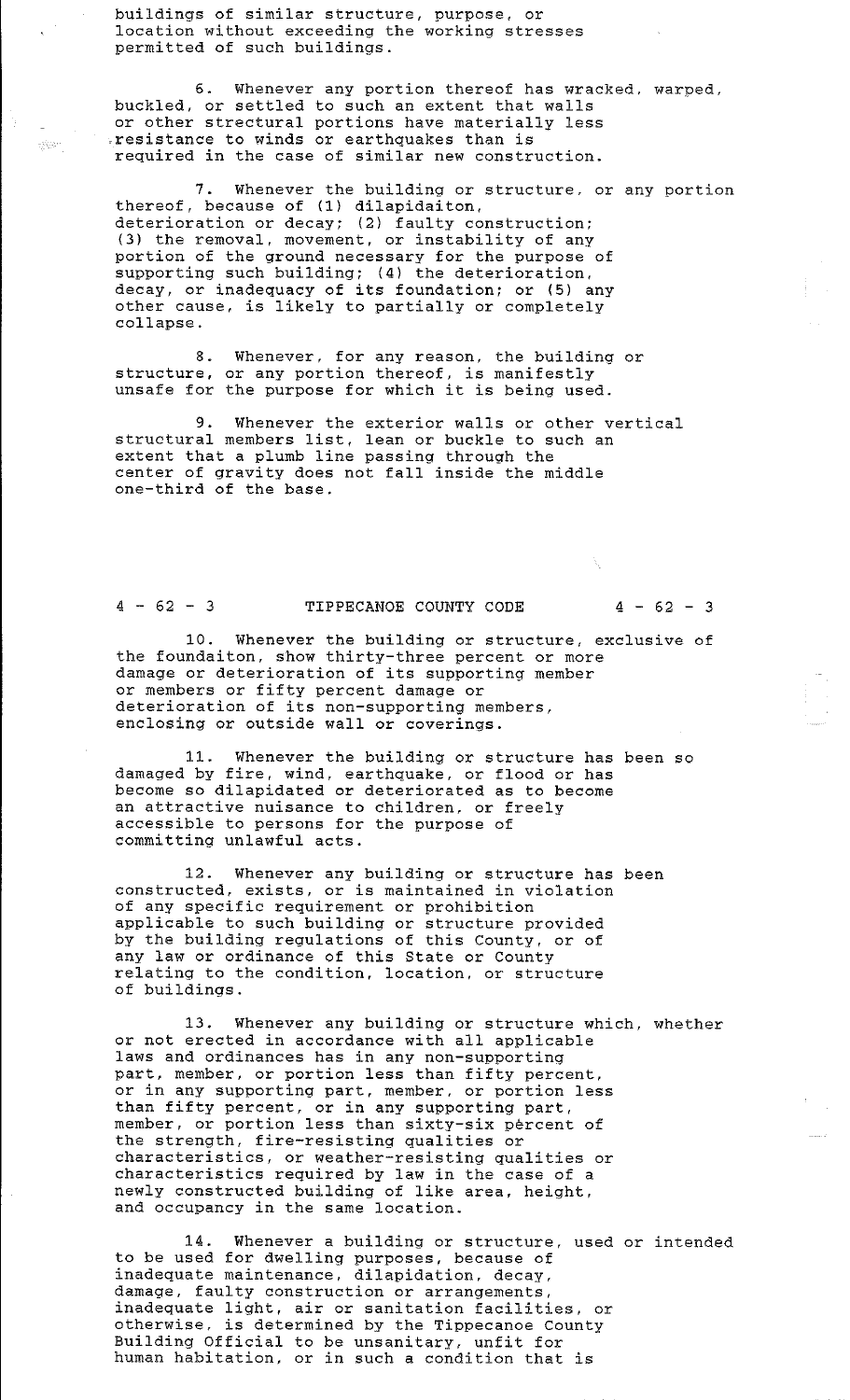15. Whenever any building or structure, because of obsolescene, dilapidated condition, deterioration, damage, inadequate exits, lack of sufficient fire-resistive construction, faulty electric wiring, gas connections, or heating apparatus, or other cause, is determined by the Tippecanoe County Building Official to be a fire hazard.

4 - 62 - 3 TIPPECANOE COUNTY CODE 4 - 62 - 5

16. Whenever any portion of a building or structure remains on a site after the demolition or destruction of the building or structure or whenever any building or structure is abandoned for a period in excess of six months so as to constitute such building or portion thereof an attractive nuisance or hazard to the public.

 $4 - 62 - 4$ . Provisions.

A. All work for the reconstruction, alteration, repair or demolition of buildings and other structures shall be performed in a good workmanlike manner according to the accepted standards and practices in the trade. The provisions of the rules and regulations pertaining to construction, plumbing, electrical, mechanical, and one and two family dwellings, promulgated by the Administrative Building Council of Indiana, shall be considered standard and acceptable practice for all matters covered by this ordinance or orders issued pursuant to this ordinance by the Building Official of the County of Tippecanoe, State of Indiana.

B. All buildings or portions thereof within Tippecanoe county which are determined after inspection by the building commissioner to be unsafe as defined in this ordinance are hereby declared to be public nuisances and shall be abated by repair, rehabilitation, demolition, or removal in accordance with the procedure specified in the Tippecanoe County Unsafe Building Law.

4 - 62 - 5. Administration and Enforcement.

A. The President of the Board of Commissioners is hereby designated the Director in accordance with the provisions of I.C. 18-5-5.5-2(j) and for the purpose of conducting hearings in accordance with I.C. 18-5-5.5-9.

B. The Tippecanoe County Building Official shall be authorized to administer and to proceed under the provisions of said law in ordering the repair or removal of any buildings found to be unsafe as specified therein or as specified hereafter.

Wherever in the Building Regulations of the County of Tippecanoe or the Tippecanoe County Unsafe building Law, it is provided that anything must be done to the approval of or sunject to the direction of the Building Official, or any other officer of Tippecanoe County, this shall be construed to give such officer only the discretion of determining whether the rules and standards established by ordinance have been 4 - 62 - 5 TIPPECANOE COUNTY CODE 4 - 62 - 10

complied with; and no such provisions shall be construed as giving any official discretionary powers as to what such regulations or standards shall be, power to require conditions not prescribed by ordinance provisions in an arbitrary or discretionary manner.

 $4 - 62 - 6$ . Penalty.